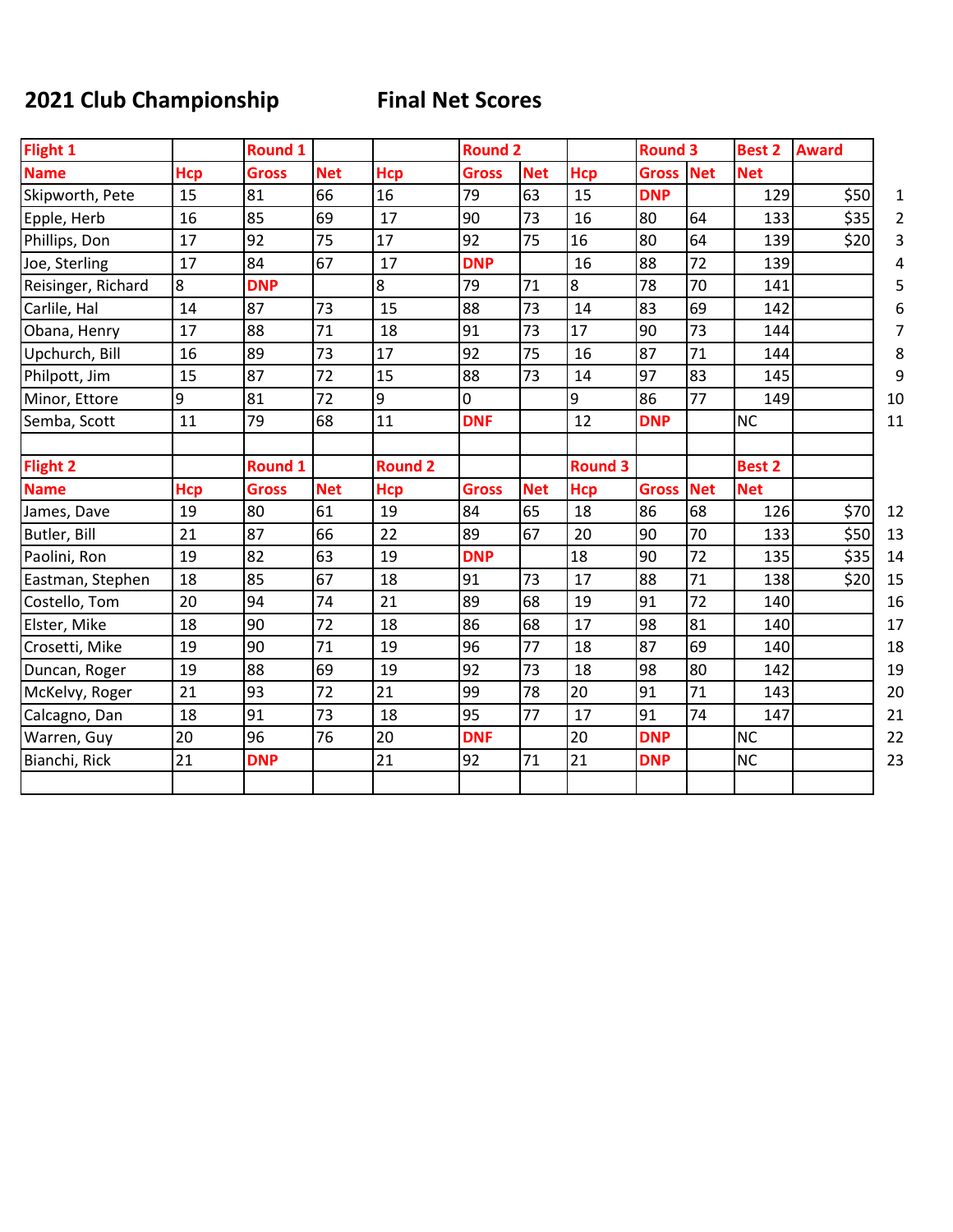| <b>Flight 3</b>   | <b>Round 1</b> |              |            | <b>Round 2</b> |              |            | <b>Round 3</b> |              |            | <b>Best 2</b> |      |
|-------------------|----------------|--------------|------------|----------------|--------------|------------|----------------|--------------|------------|---------------|------|
| <b>Name</b>       | <b>Hcp</b>     | <b>Gross</b> | <b>Net</b> | <b>Hcp</b>     | <b>Gross</b> | <b>Net</b> | <b>Hcp</b>     | <b>Gross</b> | <b>Net</b> | <b>Net</b>    |      |
| Oronsky, Elliot   | 27             | 97           | 70         | 27             | 94           | 67         | 26             | 97           | 71         | 137           | \$50 |
| Shahbaz, Patrick  | 27             | 87           | 60         | 27             | <b>DNF</b>   |            | 26             | 105          | 79         | 139           | \$35 |
| Everhart, Stanley | 24             | 97           | 73         | 25             | 93           | 68         | 23             | 94           | 71         | 139           | \$20 |
| Case, Jay         | 26             | 93           | 67         | 26             | 106          | 80         | 25             | 97           | 72         | 139           |      |
| Bailey, Edgar     | 22             | 87           | 65         | 22             | 106          | 84         | 21             | 96           | 75         | 140           |      |
| Messier, Brian    | 22             | 87           | 65         | 23             | 98           | 75         | 21             | 98           | 77         | 140           |      |
| Redeagle, Paul    | 22             | 89           | 67         | 22             | 100          | 78         | 21             | 96           | 75         | 142           |      |
| Brown, Rick       | 26             | 96           | 70         | 26             | 98           | 72         | 25             | 102          | 77         | 142           |      |
| Bays, Kenny       | 23             | 98           | 75         | 24             | 98           | 74         | 23             | <b>DNP</b>   |            | 149           |      |
| Wustefeld, Ed     | 23             | 99           | 76         | 24             | 111          | 87         | 22             | 101          | 79         | 151           |      |
| <b>Flight 4</b>   | <b>Round 1</b> |              |            | <b>Round 2</b> |              |            | <b>Round 3</b> |              |            | <b>Best 2</b> |      |
| <b>Name</b>       | <b>Hcp</b>     | <b>Gross</b> | <b>Net</b> | <b>Hcp</b>     | <b>Gross</b> | <b>Net</b> | <b>Hcp</b>     | <b>Gross</b> | <b>Net</b> | <b>Net</b>    |      |
| Turner, Bob       | 28             | 95           | 67         | 29             | 105          | 76         | 27             | 92           | 65         | 132           | \$50 |
| Dennis, Tom       | 42             | 109          | 67         | 43             | 110          | 67         | 40             | 110          | 70         | 134           | \$35 |
| Boswell, Rod      | 32             | 99           | 67         | 32             | 102          | 70         | 30             | 101          | 71         | 137           | \$20 |
| Grigg, Bill       | 28             | 92           | 64         | 29             | 105          | 76         | 27             | 103          | 76         | 140           |      |
| Ziegler, John     | 33             | 97           | 64         | 34             | 124          | 90         | 32             | 114          | 82         | 146           |      |
| Lane, Steve       | 35             | 106          | 71         | 36             | 114          | 78         | 34             | 111          | 77         | 148           |      |
| O'Brien, Tim      | 30             | 103          | 73         | 31             | 112          | 81         | 30             | <b>DNP</b>   |            | 154           |      |
| Grenfell, Gary    | 45             | 128          | 83         | 46             | <b>DNP</b>   |            | 44             | 117          | 73         | 156           |      |
| Lombard, Dan      | 37             | 112          | 75         | 37             | <b>DNP</b>   |            | 35             | 116          | 81         | 156           |      |
|                   |                |              |            |                |              |            |                |              |            |               |      |